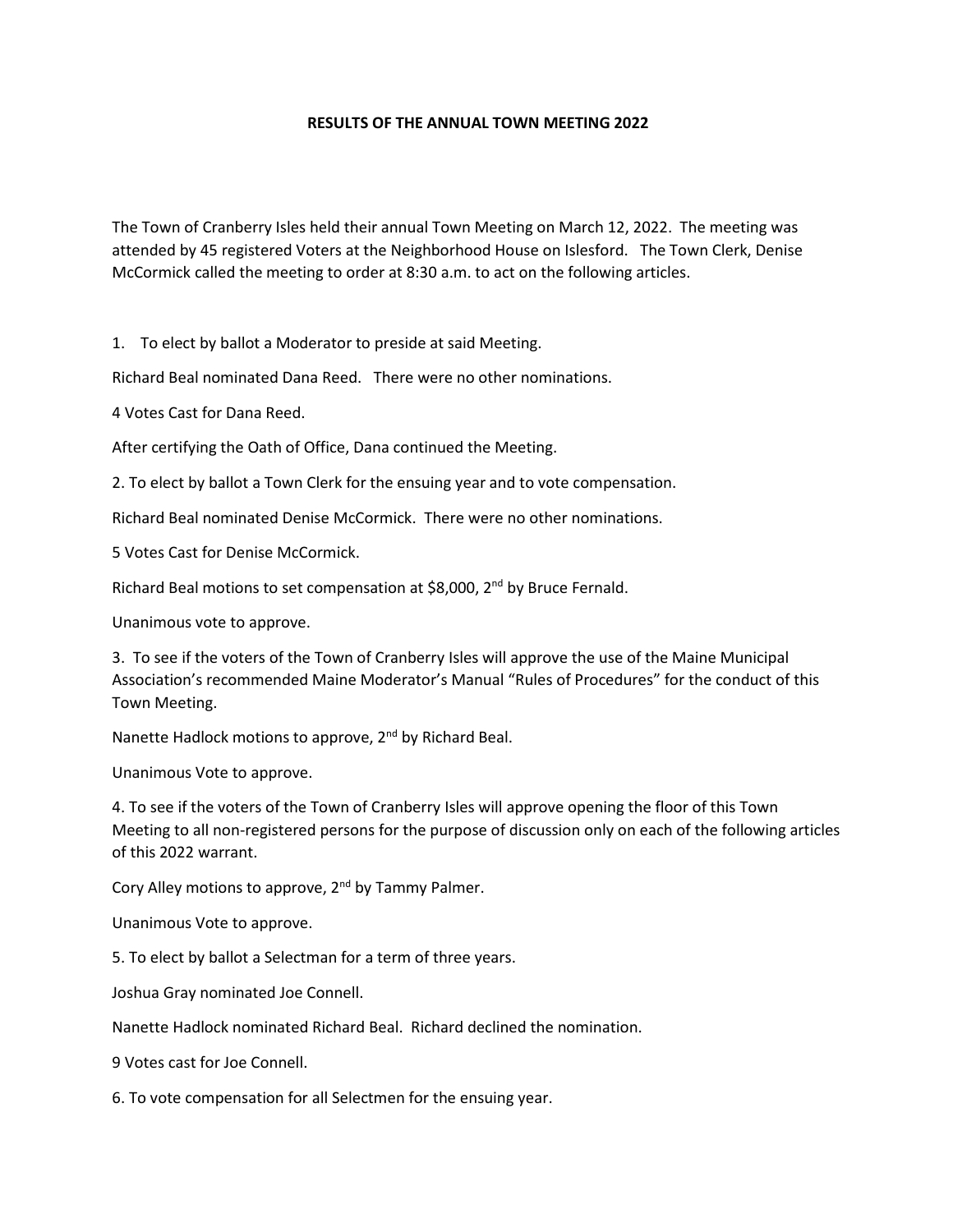David Thomas motions to set compensation at \$8,000 for chairman, \$7,500 for the others,  $2^{nd}$  by Malcolm Fernald.

Majority Vote to approve, 1 Vote to oppose.

7. To elect by ballot a Town Treasurer for the ensuing year and to vote compensation.

Cory Alley nominated Denise McCormick. No other nominations.

10 Votes Cast for Denise McCormick.

Nanette Hadlock motions to set compensation at \$11,000, 2<sup>nd</sup> by Cory Alley.

Unanimous Vote to approve.

8. To elect by ballot a Collector of Taxes and Collector of Excise Taxes for the ensuing year and to vote compensation.

Cari Alley nominated Denise McCormick.

Nanette Hadlock motions to set compensation at \$29,000, 2<sup>nd</sup> by Amy Palmer.

Unanimous vote to approve.

9. To elect by ballot a member of the Superintending School Committee for a term of three years.

Cari Alley nominated Amy Palmer.

10 Votes cast for Amy Palmer.

10. To see if voters of the Town of Cranberry Isles will vote to collect interest at the rate of four percent (4%) APR on all 2022 taxes not paid by December 01, 2022.

Bruce Fernald motions to approve, 2<sup>nd</sup> by Cory Alley.

Unanimous Vote to approve.

11. To see if the voters of the Town of Cranberry Isles will vote to allow a two percent (2%) discount on all taxes which are paid in full within thirty (30) days of the date shown on the original bill as submitted by the Tax Collector.

Cory Alley motions to approve, 2<sup>nd</sup> by Amy Palmer.

12. To see if the voters of the Town of Cranberry Isles will vote to authorize the Treasurer to expend funds in January 2023, February 2023, and March 2023 equal in aggregate to three twelfths (3/12ths) of the Operator's Budget approved for the Year 2022.

Richard Beal motions to approve, 2<sup>nd</sup> by Thomas Powell.

Unanimous vote to approve.

## **SCHOOLS:**

13A. To see what sum the School Committee is authorized to expend for REGULAR INSTRUCTION for the fiscal year beginning July 1, 2022 and ending June 30, 2023.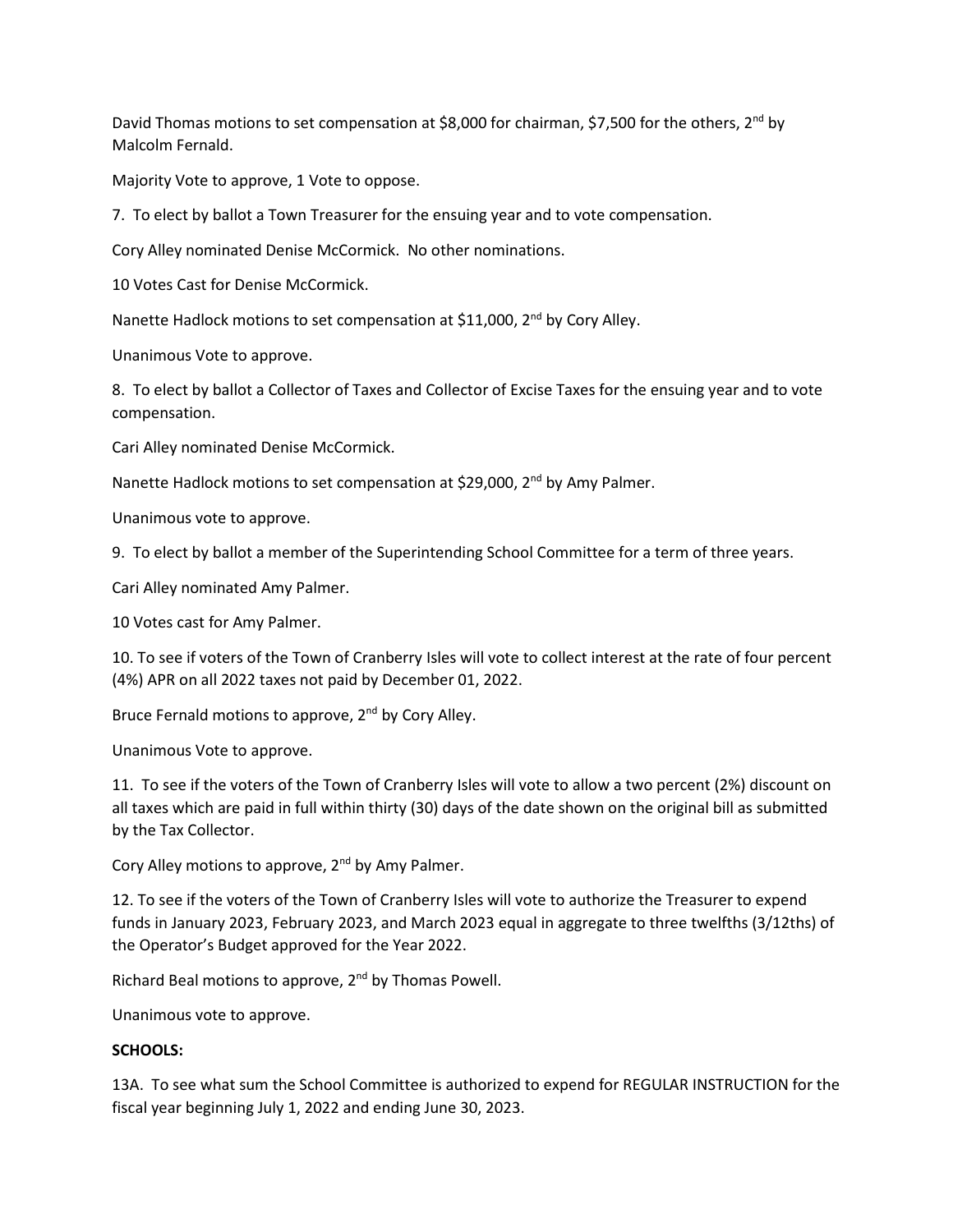Cari Alley motions to set the amount at  $$417,776$ ,  $2^{nd}$  by Amy Palmer.

Majority vote to approve, 1 vote to oppose.

13B. To see what sum the School Committee is authorized to expend for SPECIAL EDUCATION for the fiscal year beginning July 01, 2022 and ending June 30, 2023.

Amy Palmer motions to set the amount at \$152,753, 2<sup>nd</sup> by Cari Alley.

Unanimous vote to approve.

13C. To see what sum the School Committee is authorized to expend for CAREER AND TECHNICAL EDUCATION for the fiscal year beginning July 01, 2022 and ending June 30, 2023.

Cari Alley motions to set the amount at  $\zeta$ -0-, 2<sup>nd</sup> by Amy Palmer.

Unanimous vote to approve.

13D. To see what sum the School Committee is authorized to expend for OTHER INSTRUCTION for the fiscal year beginning July 01, 2022 and ending June 30, 2023.

Amy Palmer motions to set the amount at \$11,205,  $2^{nd}$  by Cari Alley.

Unanimous vote to approve.

13E. To see what sum the School Committee is authorized to expend for STUDENT & STAFF SUPPORT for the fiscal year beginning July 01, 2022 and ending June 30, 2023.

Cari Alley motions to set the amount at \$25,638,  $2^{nd}$  by Amy Palmer.

Unanimous vote to approve.

13F. To see what sum the School Committee is authorized to expend for SYSTEM ADMINISTRATION for the fiscal year beginning July 01, 2022 and ending June 30, 2023.

Amy Palmer motions to set the amount at \$24,799,  $2^{nd}$  by Cari Alley.

Unanimous vote to approve.

13G. To see what sum the School Committee is authorized to expend for SCHOOL ADMINISTRATION for the fiscal year beginning July 01, 2022 and ending June 30, 2023l

Cari Alley motions to set the amount at  $$54,129$ . 2<sup>nd</sup> by Amy Palmer.

Unanimous vote to approve.

13H. To see what sum the School Committee is authorized to expend for TRANSPORTATION & BUSES for the fiscal year beginning July 01,2022 and ending on June 30, 2023.

Amy Palmer motions to set the amount at \$57,450, 2<sup>nd</sup> by Cari Alley.

Majority vote to approve, 2 votes to oppose.

13I.To see what sum the School Committee is authorized to expend for FACILITIES MAINTENANCE for the fiscal year beginning July 01, 2022 and ending June 30, 2023.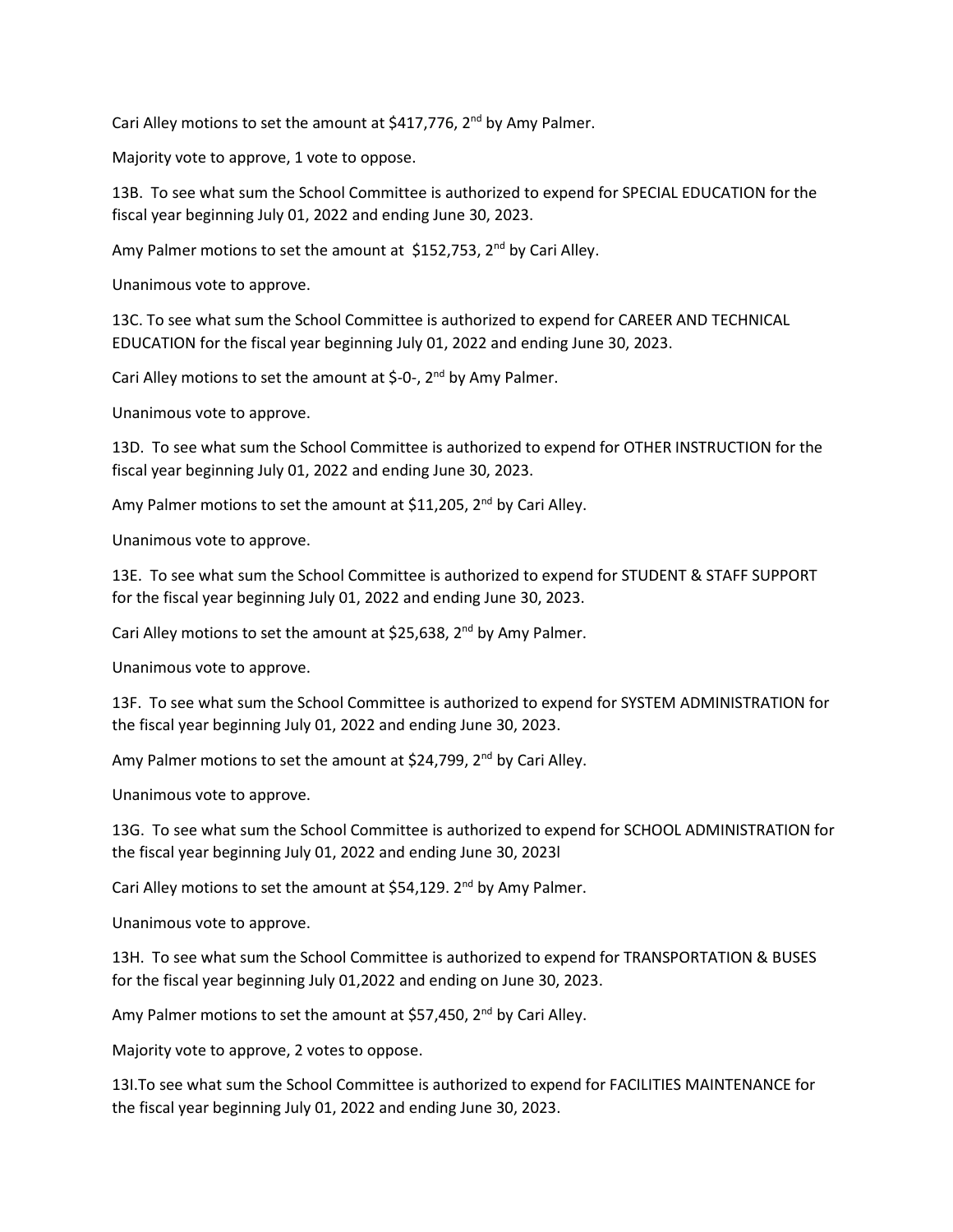Cari Alley motions to set the amount at \$122,872,  $2^{nd}$  by Amy Palmer.

Unanimous vote to approve.

13J. To see what sum the School Committee is authorized to expend for DEBT SERVICE AND OTHER COMMITMENTS for the fiscal year beginning July 01, 2022 and ending June 30, 2023.

Amy Palmer motions to set the amount at \$71,031, 2<sup>nd</sup> by Cari Alley.

Unanimous vote to approve.

13K. To see what sum the School Committee is authorized to expend for ALL OTHER EXPENDITURES for the fiscal year beginning July 01, 2022 and ending June 30, 2023.

Cari Alley motions to set the amount at \$-0-,  $2^{nd}$  by Amy Palmer.

Unanimous vote to approve.

13L. To see what sum the voters of the Town of Cranberry Isles will appropriate for the total cost of funding public education from kindergarten to grade 12 as described in the Essential Programs and Services Funding Act (Recommend \$298,327) and to see what sum the voters of the Town of Cranberry Isles will raise as the Town's contribution to the total cost of funding public education from kindergarten to grade 12 as described in the Essential Programs and Services Funding Act in accordance with the Maine Revised Statutes, Title 20-A, section 15688 for the period of July 01, 2022 to June 30, 2023.

Amy Palmer motions to approve \$298,327 and raise \$215,419, 2<sup>nd</sup> by Cari Alley.

Hand Count is Required.

30 votes Yes, -0- votes No.

13M. To see what sum the voters of the Town of Cranberry Isles will raise and appropriate for the annual payments on debt service previously approved by the legislative body for non-state-funded school construction projects, non-state funded portions of school construction projects and minor capital projects in addition to the funds appropriated as the local share of the Town of Cranberry Isles' contribution to the total cost of funding public education from kindergarten to grade 12 for the period of July 01, 2022 to June 30, 2023.

Cari Alley motions to set the amount at \$71, 031, 2<sup>nd</sup> by Amy Palmer.

Hand Count is Required.

27 votes Yes, -0- votes No.

13N. To see what sum the voters of the Town of Cranberry Isles will raise and appropriate in additional local funds for school purposes (Recommend: \$357,140) for the period July 01, 2022 to June 30, 2023, which exceeds the State's Essential Programs and Services allocation model by (Recommend: \$357,140)

As required to fund the budget recommended by the School Committee.

Amy Palmer motions to approve the amount of \$357,140, 2<sup>nd</sup> by Cari Alley.

Written ballot vote is required.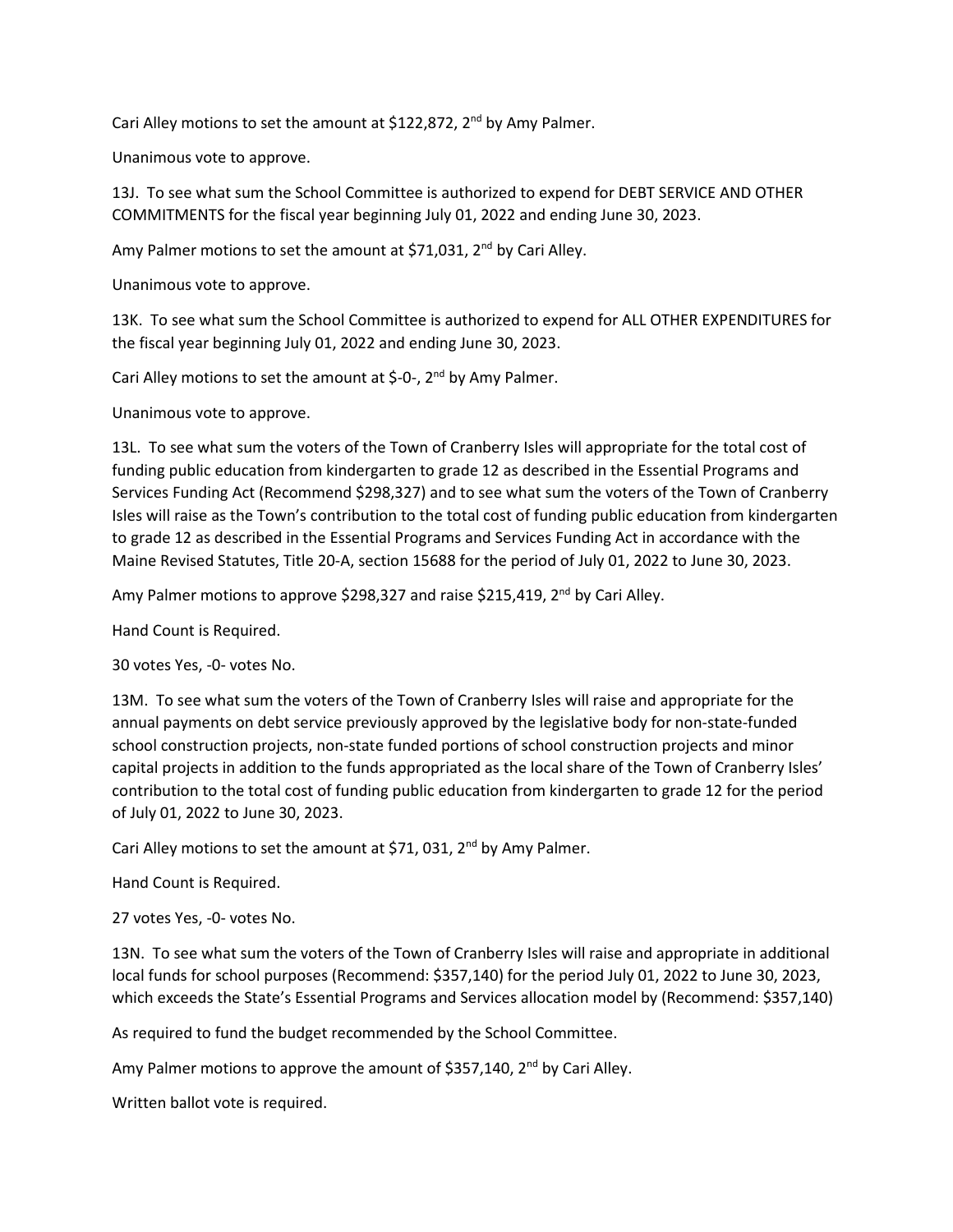13 votes Yes, 1 vote No.

13O. To see what sum the voters of the Town of Cranberry Isles will authorize the School Committee to expend for the fiscal year beginning July 01, 2022 and ending June 30, 2023 from the Town's contribution for the total cost of funding public education from kindergarten to grade 12 as described in the Essential Programs and Services Funding Act, non-state-funded school construction projects, additional local funds for the school purposes under Maine Revised Statutes, Title 20-A, section 15690, unexpended balances, tuition receipts, state subsidy and other receipts for the support of the Schools.

Cari Alley motions to set the amount at \$937,653, 2<sup>nd</sup> by Amy Palmer.

Hand count is required.

29 votes Yes, -0- votes No.

13P. In addition to the amount in Articles 13A-13O, shall the School Committee be authorized to expend such other sums as may be received from federal or state grants or programs or other sources during the fiscal year 2022-2023 for school purposes provided that such grants, programs or other sources do not require the expenditure of other funds not previously appropriated?

Amy Palmer motions to set the amount at \$25,695, 2<sup>nd</sup> by Cari Alley.

Unanimous vote to approve.

13Q. To see if the voters of the Town of Cranberry Isles will authorize the School Committee to have the Ashly Bryan School remain open for the 2022-2023 school year with an unknown number of projected enrollment.

Cari Alley motions to approve,  $2^{nd}$  by Amy Palmer.

Unanimous vote to approve.

13R. To see if the voters of the Town of Cranberry Isles will authorize the School Committee to have the Longfellow School remain open for 2022-2023 school year with a projected enrollment of approximately ten students.

Amy Palmer motions to approve, 2<sup>nd</sup> by Cari Alley.

Unanimous vote to approve.

14. To see if the voters of the Town of Cranberry Isles will vote to authorize the Selectmen to enter into a twelve (12) month lease agreement in 2022 with the Roman Catholic Bishop of Portland, Maine, for use of the church land on Joy Road in Northeast Harbor, Maine, for parking of residents of, and visitors to, the Cranberry Isles.

Joanne Thormann motions to approve, 2<sup>nd</sup> by Barbara Meyers.

Unanimous vote to approve.

15. To see if the voters of the Town of Cranberry Isles will vote to authorize the Municipal Officers to appropriate and expend four thousand five hundred dollars (\$4,500) to do necessary improvements for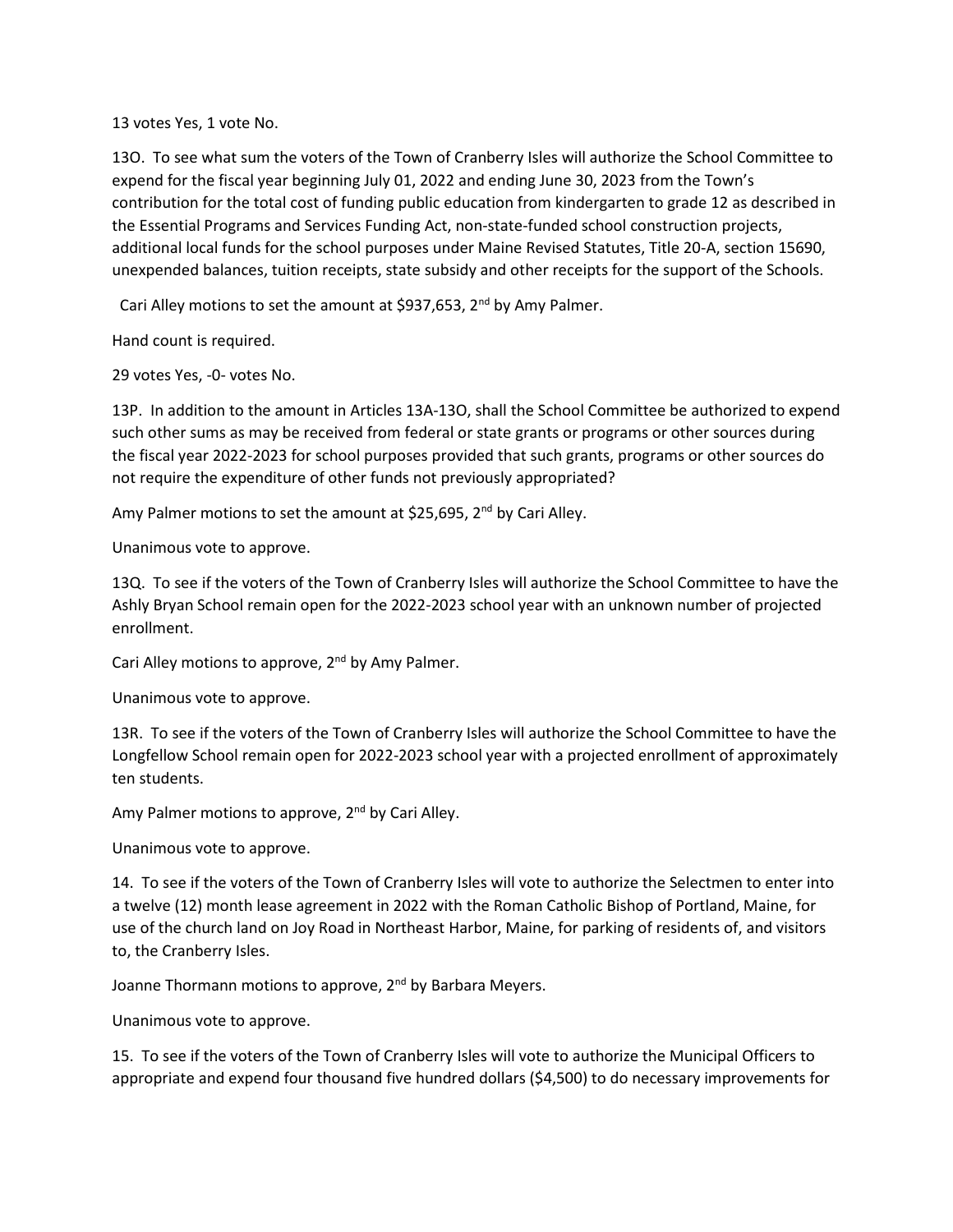a parking lot 15 Mansell Lane, Southwest Harbor (M 17 L 112) and do all other things reasonably necessary to accomplish the purpose of this article.

Joanne Thormann motions to approve, 2<sup>nd</sup> by Nanette Hadlock.

Majority vote to approve, 2 votes to oppose.

16. To see if the voters of the Town of Cranberry Isles will vote to authorize the Municipal Officers to appropriate and expend thirty-one thousand five hundred dollars (\$31,500) to demolish or otherwise remove the building at 15 Mansell Lane, Southwest Harbor (M 17 L 112) and do all other things reasonably necessary to accomplish the purpose of this article.

Jason Pickering motions to approve, 2<sup>nd</sup> by Thomas Powell.

Unanimous vote to approve.

17. To see if the voters of the Town of Cranberry Isles will vote to authorize the Municipal Officers to further study potential investments and improvements for the building and property at 15 Mansell Lane, Southwest Harbor (M 17 L 1120), for housing or other potential uses, and do all other things that reasonably necessary to accomplish the purpose of this article.

Joe Connell motions to act on the article, 2<sup>nd</sup> by Thomas Powell.

Joe Connell motions to amend the article to remove "for the building and", 2<sup>nd</sup> by James Fortune.

Unanimous vote to amend.

Unanimous vote to approve.

Thomas Powell motions to take a lunch break 11:30 to 12:15, 2<sup>nd</sup> by Jeffrey Pease.

Unanimous vote to adjourn for lunch.

At 12:15, the Moderator called the meeting back to order.

18. To see if the voters of the Town of Cranberry Isles will vote to authorize the Municipal Officers to appropriate and expend twenty-eight thousand five hundred dollars (\$28,500) and enter into a multiyear contract for launching, handling, disconnecting, hauling, storage and maintenance of flats and associated ramps and gangways owned by the Town of Cranberry Isles and located within the Town of Cranberry Isles, Maine, and to further authorize the Municipal Officers to do any and all things necessary to do any and all things necessary to award and enter into necessary contracts on behalf of the Town, expend the funds, and all other things reasonably necessary to accomplish the purpose of this article.

Thomas Powell motions to approve,  $2^{nd}$  by James Fortune.

Unanimous vote to approve.

19. To see if the voters of the Town of Cranberry Isles will vote to authorize the Municipal Officers to appropriate and expend ten thousand five hundred dollars (\$10,500) and enter into a multi-year contract for launching, handling, disconnecting, hauling, storage and maintenance of floats and associated ramps and gangways owned by the Town of Cranberry Isles and located at the Town's Manset property in Southwest Harbor, Maine, and to further authorize the Municipal Officers to do any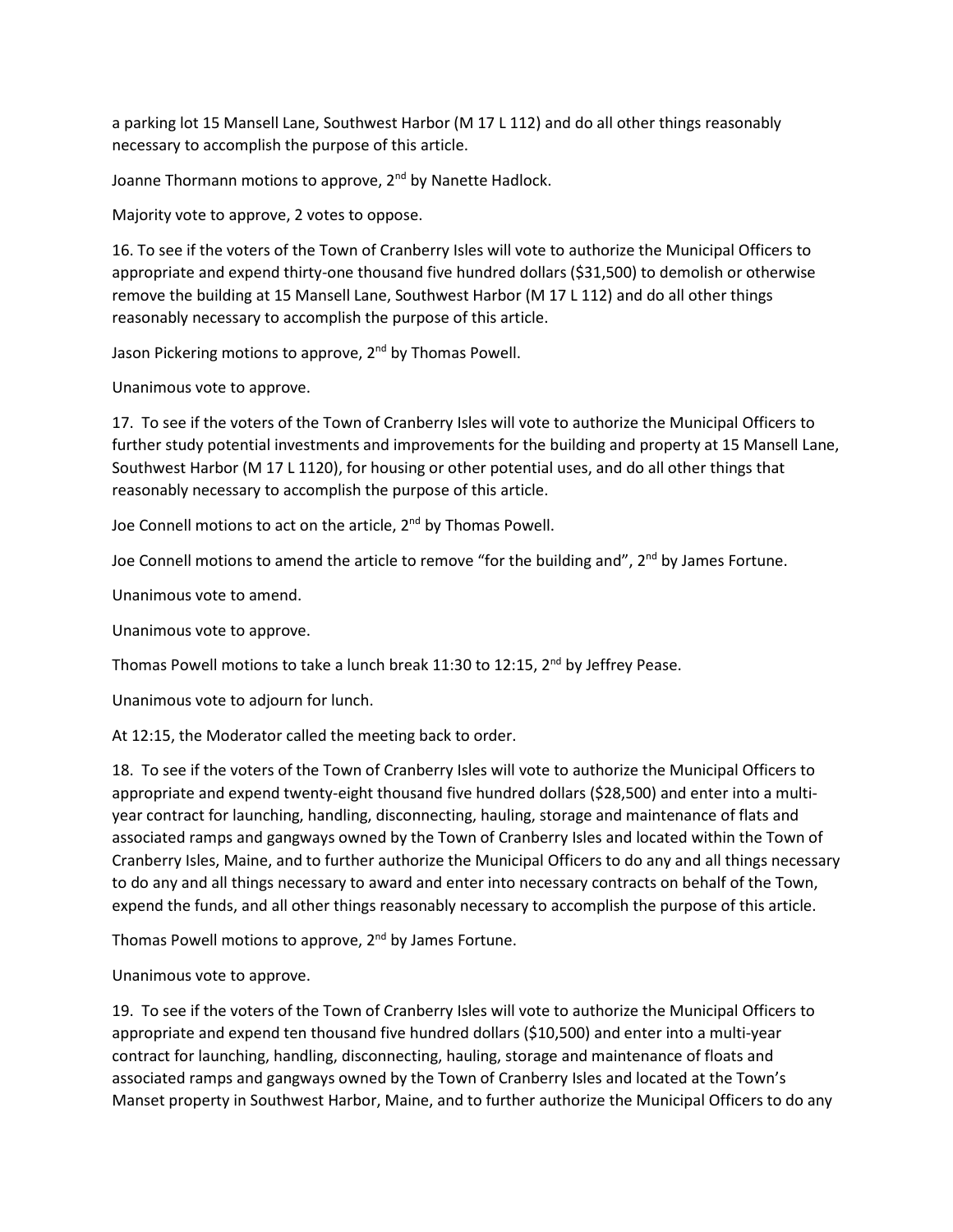and all things necessary to award and enter into necessary contracts on behalf of the Town, expend the funds, and all other things reasonably necessary to accomplish the purpose of this article.

Thomas Powell motions to approve, 2<sup>nd</sup> by Colleen Bunker.

Unanimous vote to approve.

20. To see if the voters of the Town of Cranberry Isles will vote to authorize the Municipal Officers to appropriate and expend sixty-three thousand four hundred and ninety-five dollars (\$63,495), for the first year, and to enter into a (3) year contract to continue the Cranberry Isles Commuter Ferry Service, a portion of which will be partially funded by Federal Transportation Administration (FTA) grant money, and to further authorize the Municipal Officers to do any and all things necessary to award and enter into agreements necessary on behalf of the Town,, expend the funds, and all other things reasonably necessary to accomplish the purpose of this article.

Thomas Powell motions to approve, 2<sup>nd</sup> by James Fortune.

Unanimous vote to approve.

21. To see if the voters of the Town of Cranberry Isles will vote to authorize the Municipal Officers to appropriate and expend up to twenty-eight thousand dollars (\$28,000) for construction of a float for Great Cranberry Island Town Dock, and to further authorize the Municipal Officers to do any and all things necessary to award and enter into necessary contracts on behalf of the Town, expend funds, and all other things reasonably necessary to accomplish the purpose of this article.

Phil Whitney motions to approve, 2<sup>nd</sup> by Cameron Frothingham.

15 votes Yes, 6 votes No. Article passes.

22. To see if the voters of the Town of Cranberry Isles will vote to authorize the Municipal Officers to appropriate and expend up to twelve-thousand dollars (\$12,000) for 2 additional moorings for each harbor (Great Cranberry, Little Cranberry and Sutton) and to further authorize the Municipal Officers to do any and all things necessary to award and enter into necessary contracts on behalf of the Town, expend the funds, and all other things reasonably necessary to accomplish the purpose of this article.

Cory Alley motions to approve,  $2<sup>nd</sup>$  by Amy Palmer.

Majority vote to approve, 2 votes to oppose.

23. To see if the voters of the Town of Cranberry Isles will vote to authorize the Municipal Officers to appropriate and expend up to ten-thousand dollars (\$10,000) to drill a well for the Cranberry Isles Town Office on Little Cranberry Island and to further authorize the Municipal Officers to do any and all things necessary to award and enter into necessary contracts on behalf of the Town, expend the funds, and all other things necessary to accomplish the purpose of this article.

Thomas Powell motions to approve, 2<sup>nd</sup> by Jason Pickering.

The well would be a joint use well for (M 23 L33-Town) and (M23 L32-Wriggins), after a discussion of the agreement between landowners, Voters felt the need to have an easement in place.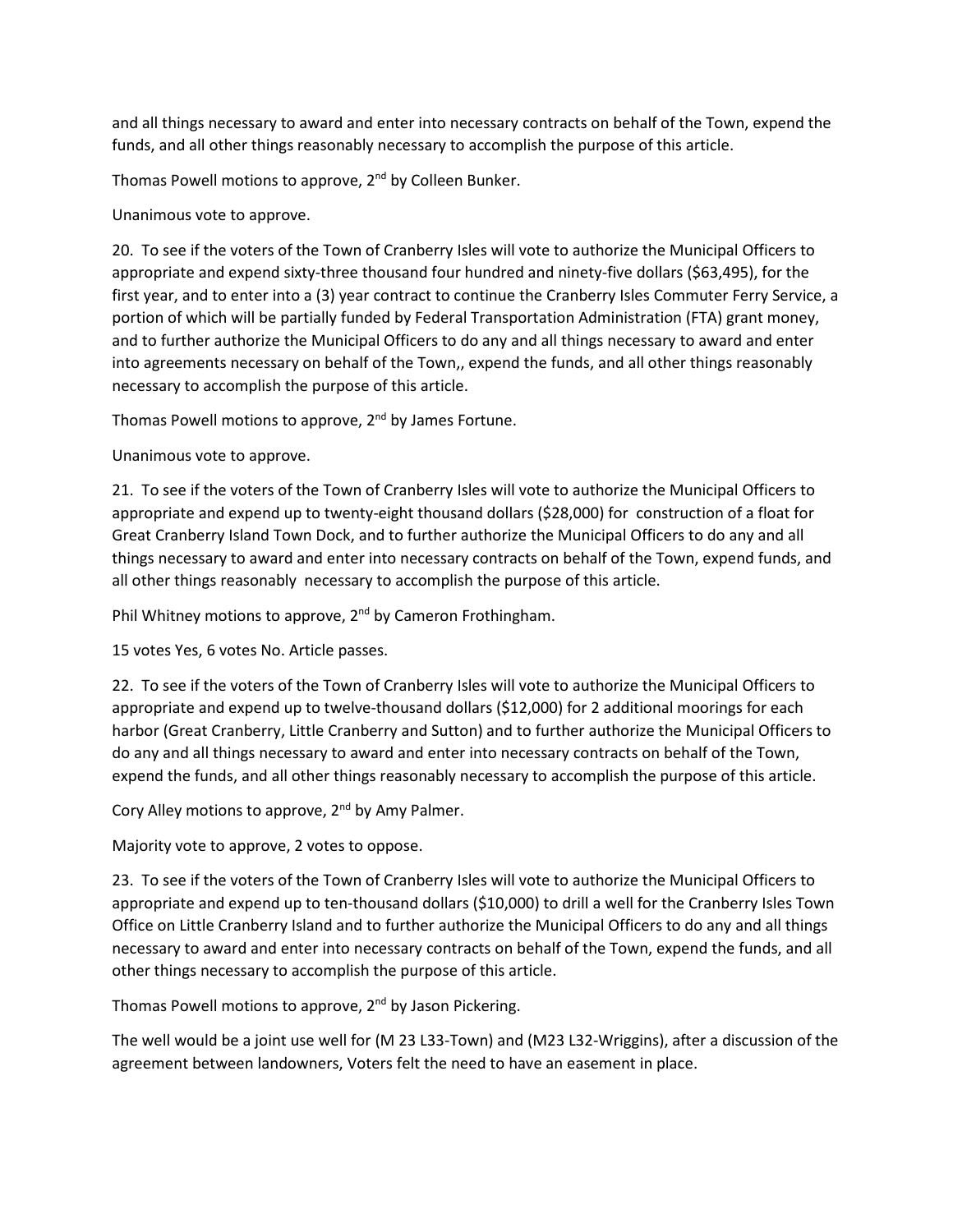Thomas Powell motions to amend the article to read, "to further authorize the Municipal Officers to do any and all things necessary to award and enter into necessary Easements and contracts",  $2^{nd}$  by Nanette Hadlock.

Majority vote Yes, 1 vote opposed to amend the article.

Majority vote Yes, 1 vote No. Article Passes.

24. To see if the voters of the Town of Cranberry Isles will vote to authorize the Municipal Officers to un-encumber twenty-five thousand dollars (\$25,000) that was approved for solar panels at the Town Office and use the funds for a new electric generator system at the Town Office on Little Cranberry Island and to further authorize the Municipal Officers to do any and all things necessary to award and enter into necessary design and construction contracts on behalf of the Town, expend the funds, and all other things reasonably necessary to accomplish the purpose of this article.

Cory Alley motions to approve, 2<sup>nd</sup> by Oscar Delagarza.

Majority vote to oppose, 1 vote to approve. Article does not pass.

25. To see if the voters of the Town of Cranberry Isles will vote to authorize the Municipal Officers to appropriate and expend up to sixty-thousand dollars (\$60,000) for engineering and design services for a capital project for the purpose of constructing a year-round dock at the Cranberry Isles Manset property, and to further authorize the Municipal Officers to do any and all things necessary to award and enter into necessary contracts on behalf of the Town, expend the funds and all other things necessary to accomplish the purpose of this article.

Cory Alley motions to approve, 2<sup>nd</sup> by Oscar Delagarza.

Unanimous vote to approve.

26. To see if the voters of the Town of Cranberry isles will vote to authorize the Municipal Officers to appropriate and expend up to twenty-thousand dollars (\$20,000) for engineering and design services for a capital project for the purpose of developing additional parking in the Cranberry Isles Manset property, and to further authorize the Municipal Officers to do any and all things necessary to award and enter into necessary contracts on behalf of the Town, expend the funds, and all other things reasonably necessary to accomplish the purpose of this article.

Cory Alley motions to approve, 2<sup>nd</sup> by Oscar Delagarza.

Unanimous vote to approve.

27. To see if the voters of the Town of Cranberry Isles will vote to authorize the Selectmen to raise and appropriate \$5,000 and create a reserve account entitled Transportation Assistance within the Public Safety budget. The purpose of this account is to offset barging costs to residents to help facilitate easier transportation between islands and the mainland due to illness or immobility.

Cari Alley motions to approve, 2<sup>nd</sup> by Katelyn Damon.

Majority vote to approve, 5 votes to oppose. Article passes.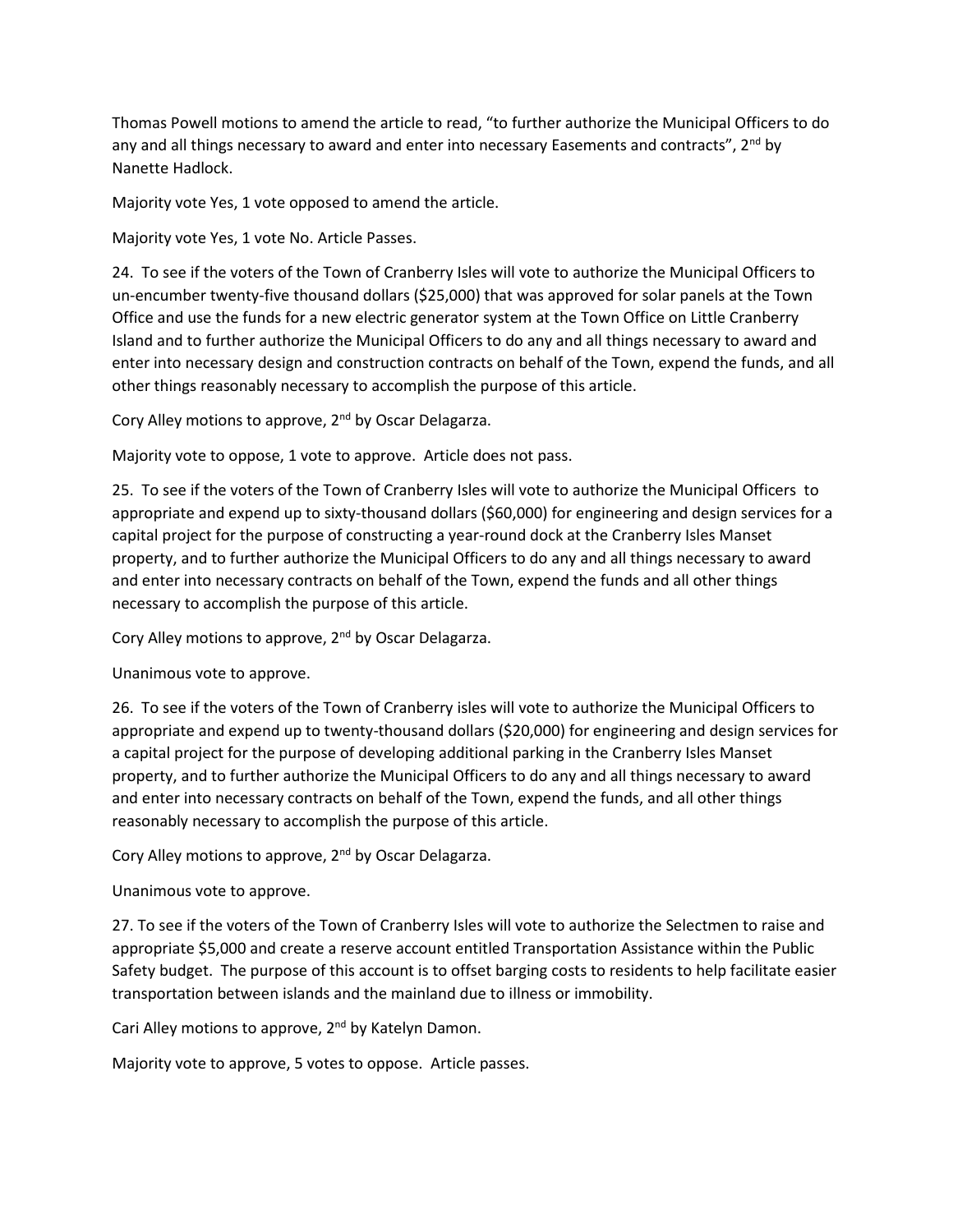28. To see if the Town will appropriate \$14,583.45 from the Coronavirus Local Fiscal Recovery Funds (aka American Rescue Plan Act or ARPA funds) received by the Town from the federal government for the following project: Broadband Infrastructure Improvement.

James Fortune motions to approve, 2<sup>nd</sup> by Jeffrey Pease.

Unanimous vote to approve.

29. To see if the voters of the Town of Cranberry Isles concur today with the votes expressed by the voters at earlier Town Meetings concerning the sale of liquor or spirits for consumption as indicated.

Written ballot Required.

Thomas Powell motions to approve, 2<sup>nd</sup> by Bruce Fernald

20 Votes Yes, -0- votes No. Article passes.

30. To see if the voters of the Town of Cranberry Isles will vote to hold the next annual Town Meeting in 2023, on 11 March 2023 at the Longfellow School, Great Cranberry Island, Maine and to open the meeting at 9:00 A.M.

Cari Alley motions to approve, 2<sup>nd</sup> by Oscar Delagarza.

Unanimous vote to approve.

31. To see what sum the voters of the Town of Cranberry Isles will vote to raise and appropriate for each function of Town Operations as shown in the Operations Budget. Each function shall be voted on separately.

Dept 51- General Government \$366,085

Katelyn Damon motions to approve, 2<sup>nd</sup> by Thomas Powell.

Unanimous vote to approve.

Dept 52-Public Safety \$140,650

Thomas Powell motions to approve, 2<sup>nd</sup> by Nanette Hadlock.

Unanimous vote to approve.

Dept 53-Health & Sanitation \$193,080

Thomas Powell motions to approve, 2<sup>nd</sup> by Nanette Hadlock.

Unanimous vote to approve.

Dept 54-Public Transportation \$146,779

Thomas Powell motions to approve, 2<sup>nd</sup> by Oscar Delagarza.

Unanimous vote to approve.

Dept 55-Education \$937,653